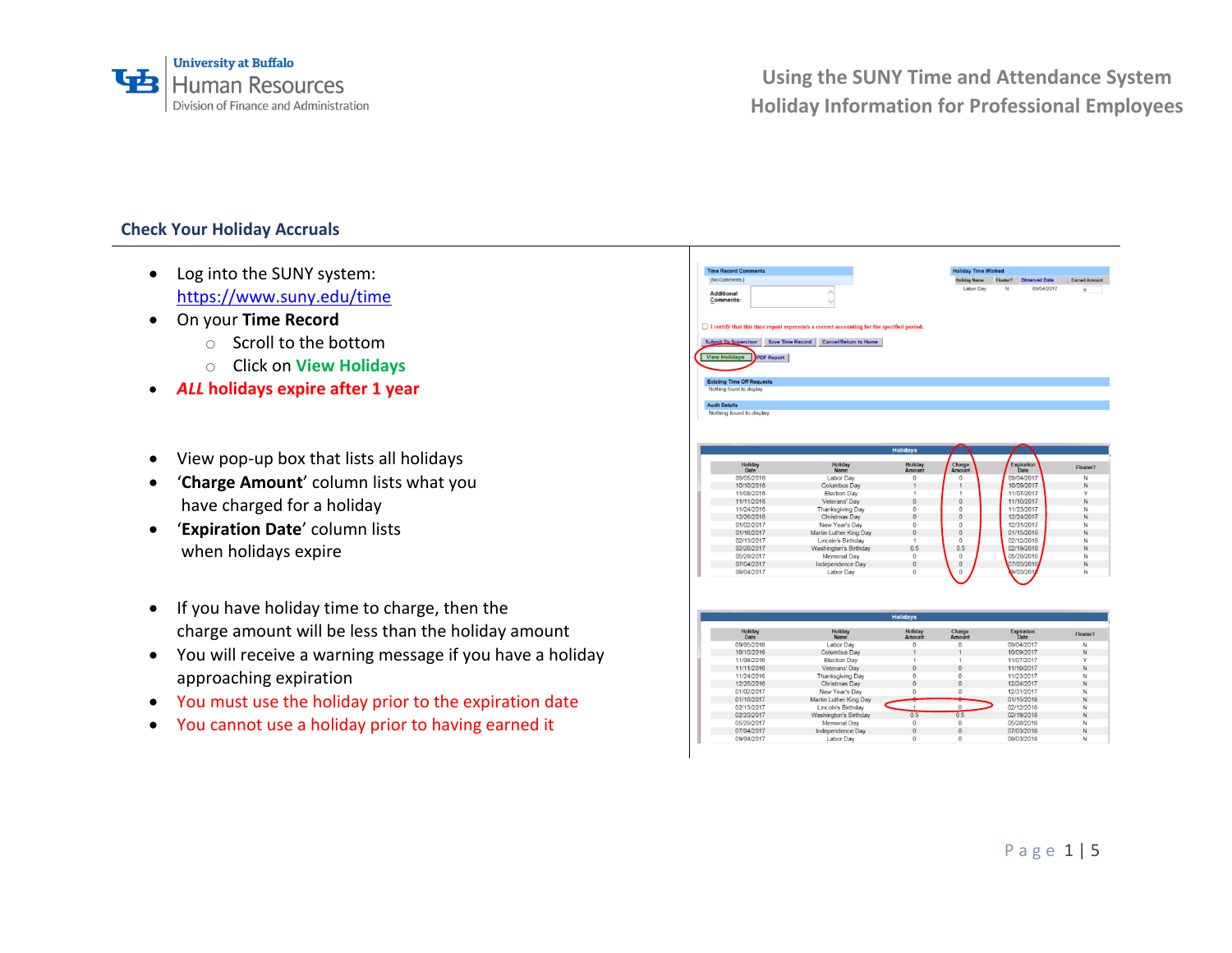

# **Holiday Time Worked: Regular Compensatory Holidays**

- Regular Compensatory Holidays
	- o Scroll to the bottom of your Time Record
	- o Designated in View Holidays or Holiday Time Worked with N in the Floater? column
	- o The **Earned Amount** in **Holiday Time Worked** defaults to 0

- If you do *not work* on a **Regular Compensatory Holiday**, you need take no further action
	- o The **Earned Amount** in **Holiday Time Worked** should read 0
- If you are **required/regularly scheduled** to work on a **Regular Compensatory Holiday**
	- o Change the **Earned Amount** in **Holiday Time Worked**
	- o Use increments of .25
	- $\circ$  1 is the maximum you can earn

|                                                                                                     | 27 | 28                                                                                               | 29 | 30                         |   |                          |                      |
|-----------------------------------------------------------------------------------------------------|----|--------------------------------------------------------------------------------------------------|----|----------------------------|---|--------------------------|----------------------|
|                                                                                                     |    |                                                                                                  |    |                            |   |                          |                      |
|                                                                                                     |    |                                                                                                  |    |                            |   |                          |                      |
| · S - Saved Time Off Request<br>· P - Pending Time Off Request.<br>. A - Approved Time Off Request. |    |                                                                                                  |    |                            |   |                          |                      |
| <b>Time Record Comments</b>                                                                         |    |                                                                                                  |    | oliday Time Worked         |   |                          |                      |
| [No Comments.]                                                                                      |    |                                                                                                  |    | <b>Ioliday Name</b>        |   | <b>Observed Date</b>     |                      |
| Additional                                                                                          |    | ۸                                                                                                |    | <b>Election Day</b>        | Y | 11/07/2017               | в                    |
| Comments:                                                                                           |    | $\overline{\phantom{a}}$                                                                         |    | Veterans' Day              |   | 11/11/2017<br>11/23/2017 | 1                    |
|                                                                                                     |    |                                                                                                  |    | Thanksgiving Day           |   |                          |                      |
|                                                                                                     |    |                                                                                                  |    |                            |   |                          |                      |
|                                                                                                     |    | $\Box$ I certify that this time report represents a correct accounting for the specified period. |    |                            |   |                          |                      |
|                                                                                                     |    | Submit To Supervisor Save Time Record Cancel/Return to Home                                      |    |                            |   |                          |                      |
| View Holidays PDF Report                                                                            |    |                                                                                                  |    |                            |   |                          |                      |
|                                                                                                     |    |                                                                                                  |    |                            |   |                          |                      |
|                                                                                                     |    |                                                                                                  |    |                            |   |                          |                      |
| <b>Existing Time Off Requests</b>                                                                   |    |                                                                                                  |    |                            |   |                          |                      |
| Nothing found to display.                                                                           |    |                                                                                                  |    |                            |   |                          |                      |
| <b>Audit Details</b>                                                                                |    |                                                                                                  |    |                            |   |                          |                      |
| Nothing found to display.                                                                           |    |                                                                                                  |    |                            |   |                          |                      |
|                                                                                                     |    |                                                                                                  |    |                            |   |                          |                      |
|                                                                                                     |    |                                                                                                  |    |                            |   |                          |                      |
|                                                                                                     |    |                                                                                                  |    | Thanksgiving Day           |   |                          |                      |
| 26                                                                                                  | 27 | 28                                                                                               | 29 | 30                         |   |                          |                      |
|                                                                                                     |    |                                                                                                  |    |                            |   |                          |                      |
|                                                                                                     |    |                                                                                                  |    |                            |   |                          |                      |
| · S - Saved Time Off Request.<br>· P - Pending Time Off Request.                                    |    |                                                                                                  |    |                            |   |                          |                      |
| • A - Approved Time Off Request.                                                                    |    |                                                                                                  |    |                            |   |                          |                      |
| <b>Time Record Comments</b>                                                                         |    |                                                                                                  |    | <b>Holiday Time Worked</b> |   |                          |                      |
| [No Comments.]                                                                                      |    |                                                                                                  |    | <b>Holiday Name</b>        |   | Floater? Observed Date   |                      |
|                                                                                                     |    | $\hat{\phantom{a}}$                                                                              |    | <b>Election Day</b>        | Y | 11/07/2017               | $\overline{1}$       |
| Additional<br>Comments:                                                                             |    | W                                                                                                |    | Veterans' Day              | v | 11/11/2017               | $\mathbf{1}$         |
|                                                                                                     |    |                                                                                                  |    | Thanksgiving Day           | N | 11/23/2017               | $\overline{0}$       |
|                                                                                                     |    |                                                                                                  |    |                            |   |                          |                      |
|                                                                                                     |    | $\Box$ I certify that this time report represents a correct accounting for the specified period. |    |                            |   |                          |                      |
|                                                                                                     |    |                                                                                                  |    |                            |   |                          |                      |
|                                                                                                     |    | Submit To Supervisor   Save Time Record   Cancel/Return to Home                                  |    |                            |   |                          |                      |
|                                                                                                     |    |                                                                                                  |    |                            |   |                          |                      |
| View Holidays PDF Report                                                                            |    |                                                                                                  |    |                            |   |                          |                      |
|                                                                                                     |    |                                                                                                  |    |                            |   |                          | <b>Earned Amount</b> |
| <b>Existing Time Off Requests</b>                                                                   |    |                                                                                                  |    |                            |   |                          |                      |
| Nothing found to display.                                                                           |    |                                                                                                  |    |                            |   |                          |                      |
| <b>Audit Details</b>                                                                                |    |                                                                                                  |    |                            |   |                          |                      |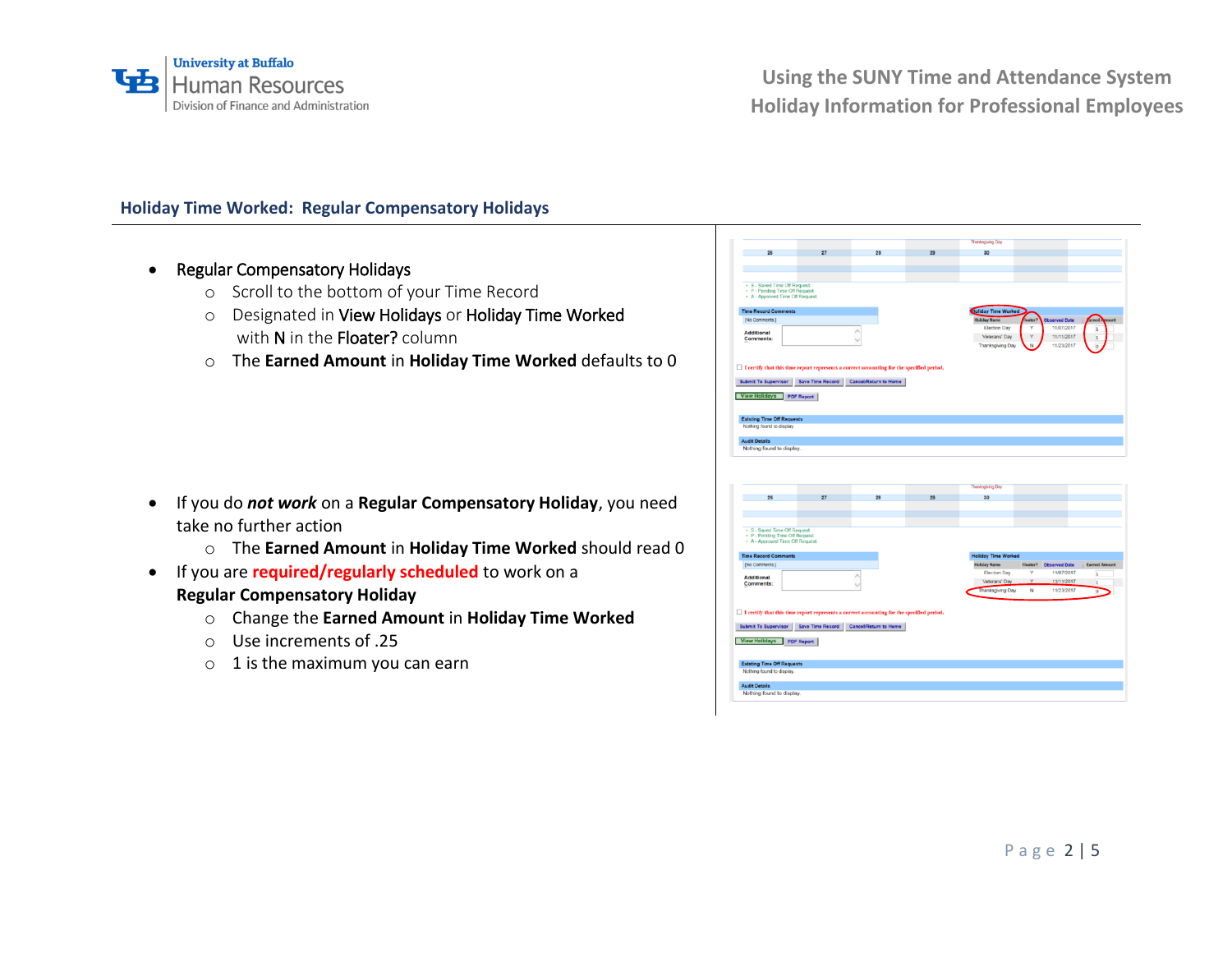

# **Holiday Time Worked: Floating Holidays**

- **Floating Holidays**
	- o Scroll to the bottom of your Time Record
	- o Designated in View Holidays or Holiday Time Worked with Y in the Floater? Column
	- o The **Earned Amount** in **Holiday Time Worked** defaults to 1

- If you **do not work** on a **Floating Holiday**
	- o Change the **Earned Amount** in **Holiday Time Worked** to **0**
- If you are **required/regularly scheduled** to work on a **Floating Holiday**
	- o **If necessary**, change the **Earned Amount** in **Holiday Time Worked**
	- o Use increments of .25
	- $\circ$  1 is the maximum you can earn

| 26                                                                  | 27 | 28                                                                                          | 29 | 30                         |                                                          |
|---------------------------------------------------------------------|----|---------------------------------------------------------------------------------------------|----|----------------------------|----------------------------------------------------------|
|                                                                     |    |                                                                                             |    |                            |                                                          |
|                                                                     |    |                                                                                             |    |                            |                                                          |
|                                                                     |    |                                                                                             |    |                            |                                                          |
| · S - Saved Time Off Request.                                       |    |                                                                                             |    |                            |                                                          |
| · P - Pending Time Off Request.<br>. A - Approved Time Off Request. |    |                                                                                             |    |                            |                                                          |
|                                                                     |    |                                                                                             |    |                            |                                                          |
| <b>Time Record Comments</b>                                         |    |                                                                                             |    | oliday Time Worked         |                                                          |
| [No Comments.]                                                      |    |                                                                                             |    | <b>Holiday Name</b>        | Flyater <sub>1</sub><br><b>Observed Date</b>             |
| Additional                                                          |    | ٨                                                                                           |    | <b>Election Day</b>        | 11/07/2017                                               |
| Comments:                                                           |    |                                                                                             |    | Veterans' Day              | Y<br>11/11/2017<br>1                                     |
|                                                                     |    |                                                                                             |    | Thanksgiving Day           | 11/23/2017<br>N<br>$\overline{0}$                        |
|                                                                     |    |                                                                                             |    |                            |                                                          |
|                                                                     |    | □ I certify that this time report represents a correct accounting for the specified period. |    |                            |                                                          |
|                                                                     |    |                                                                                             |    |                            |                                                          |
|                                                                     |    | Submit To Supervisor   Save Time Record   Cancel/Return to Home                             |    |                            |                                                          |
|                                                                     |    |                                                                                             |    |                            |                                                          |
| View Holidays PDF Report                                            |    |                                                                                             |    |                            |                                                          |
|                                                                     |    |                                                                                             |    |                            |                                                          |
| <b>Existing Time Off Requests</b>                                   |    |                                                                                             |    |                            |                                                          |
| Nothing found to display.                                           |    |                                                                                             |    |                            |                                                          |
|                                                                     |    |                                                                                             |    |                            |                                                          |
| <b>Audit Details</b>                                                |    |                                                                                             |    |                            |                                                          |
| Nothing found to display.                                           |    |                                                                                             |    |                            |                                                          |
|                                                                     |    |                                                                                             |    |                            |                                                          |
|                                                                     |    |                                                                                             |    | Thanksgiving Day           |                                                          |
| 26                                                                  | 27 | 28                                                                                          | 29 | 30                         |                                                          |
|                                                                     |    |                                                                                             |    |                            |                                                          |
|                                                                     |    |                                                                                             |    |                            |                                                          |
| . S - Saved Time Off Request.                                       |    |                                                                                             |    |                            |                                                          |
| · P - Pending Time Off Request.                                     |    |                                                                                             |    |                            |                                                          |
| · A - Approved Time Off Request.                                    |    |                                                                                             |    |                            |                                                          |
|                                                                     |    |                                                                                             |    | <b>Holiday Time Worked</b> |                                                          |
| <b>Time Record Comments</b><br>[No Comments.]                       |    |                                                                                             |    | <b>Holiday Name</b>        | <b>Earned Amount</b><br>Floater?<br><b>Observed Date</b> |
|                                                                     |    | ۸                                                                                           |    | <b>Election Day</b>        | Y<br>11/07/2017<br>ī                                     |
| <b>Additional</b><br>Comments:                                      |    |                                                                                             |    | Veterans' Day              | Υ<br>11/11/2017<br>ı                                     |
|                                                                     |    |                                                                                             |    | <b>Thanksgiving Day</b>    | 11/23/2017<br>N<br>$\overline{0}$                        |
|                                                                     |    |                                                                                             |    |                            |                                                          |
|                                                                     |    |                                                                                             |    |                            |                                                          |
|                                                                     |    | □ I certify that this time report represents a correct accounting for the specified period. |    |                            |                                                          |
| <b>Submit To Supervisor</b>                                         |    | Save Time Record   Cancel/Return to Home                                                    |    |                            |                                                          |
|                                                                     |    |                                                                                             |    |                            |                                                          |
| View Holidays PDF Report                                            |    |                                                                                             |    |                            |                                                          |
|                                                                     |    |                                                                                             |    |                            |                                                          |
|                                                                     |    |                                                                                             |    |                            |                                                          |
| <b>Existing Time Off Requests</b>                                   |    |                                                                                             |    |                            |                                                          |
| Nothing found to display.                                           |    |                                                                                             |    |                            |                                                          |
| <b>Audit Details</b><br>Nothing found to display.                   |    |                                                                                             |    |                            |                                                          |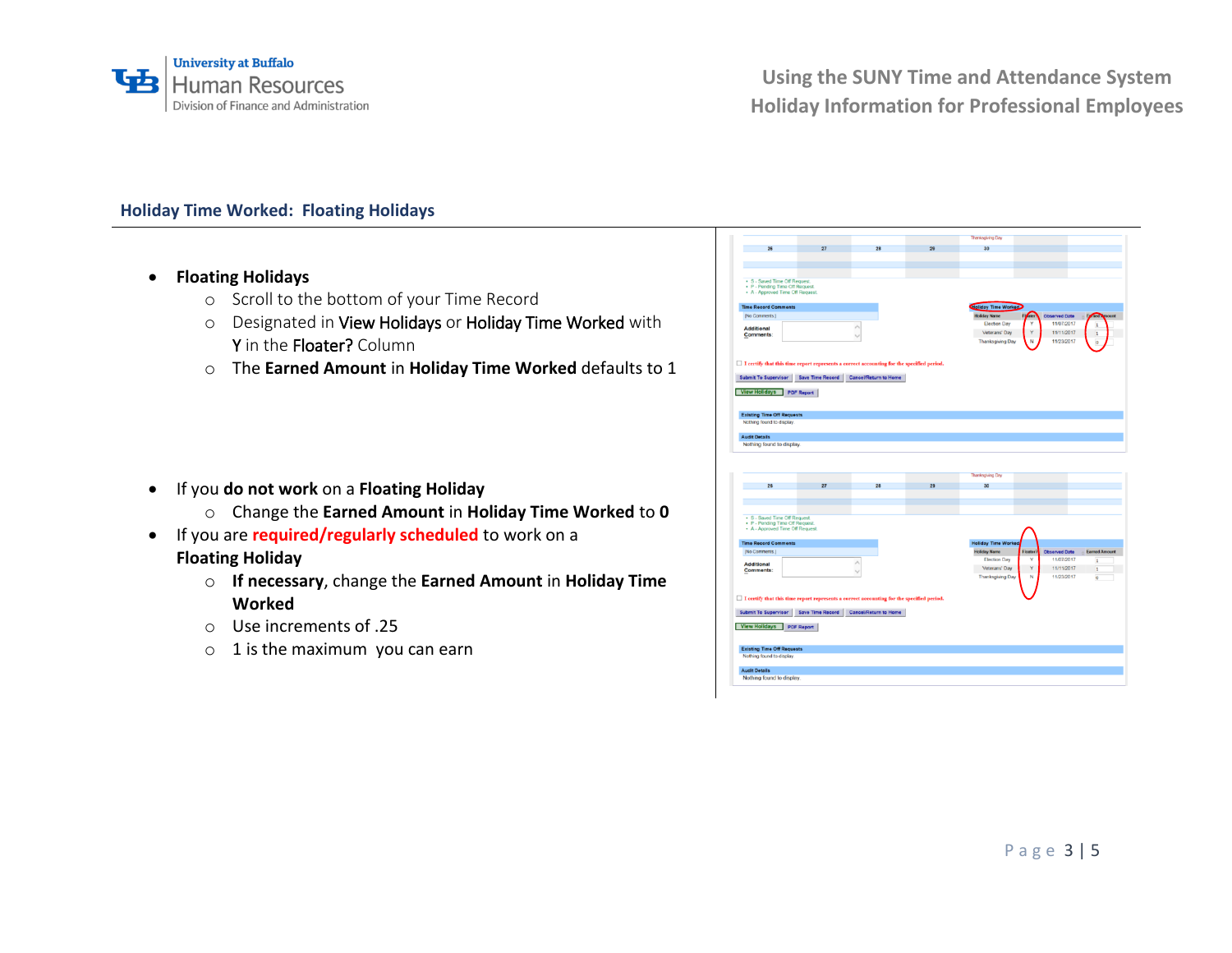

## **Withdrawing a Time Off Request**

**If you** *use* **the Request Time Off feature in your department**

- Go to the **Request Time Off** page
- Go to the bottom under **Previously Submitted Requests**
- Find the request for the holiday in question
- Click on the **Withdraw** radial button and click **Submit Actions**

#### **If you** *do not use* **the Request Time Off feature in your department**

- Go to your monthly timesheet
- Click on the day you requested to use accruals
- You will see a pop-up box entitled **Time Record Posting**
- Scroll to the bottom and click **Delete**
- **Save** your timesheet



|                                                            | <b>Time Record Posting</b> |                            |
|------------------------------------------------------------|----------------------------|----------------------------|
| Notes:                                                     |                            | As submitted at 1:27:30 PM |
| . Please enter comments if charging less than a full day." |                            |                            |
| Single Day Leave (using quarter units)                     |                            |                            |
| From Date:                                                 | 09/26/2017                 |                            |
| Vacation:                                                  | 0.25                       |                            |
| Sick:                                                      | ۰                          |                            |
| Eamily Sick:                                               | o.                         |                            |
| Holiday:                                                   | o.                         |                            |
| Floater:                                                   | o.                         |                            |
| <b>Voluntary Work Reduction:</b>                           | o                          |                            |
| Lost Time:                                                 | ۰                          |                            |
| Military Leave:                                            | ö                          |                            |
| Non-Chargeable:                                            | ö.                         |                            |
| Non-Chargeable Type:                                       | Administrative Leave<br>٠  |                            |
| <b>Adjustment Reason:</b>                                  | Select<br>$\bullet$        |                            |
| Comments (j):                                              |                            |                            |
|                                                            |                            |                            |